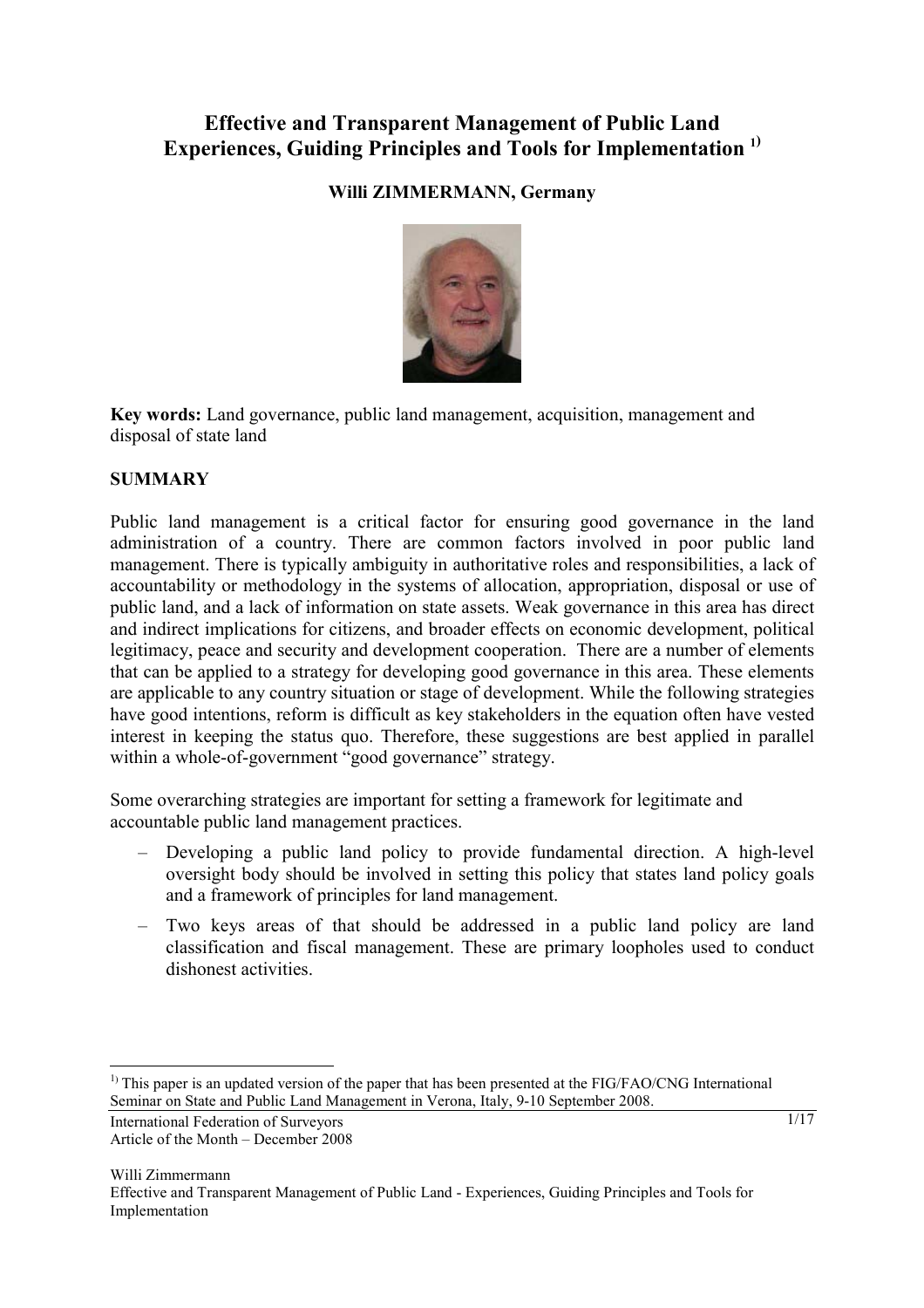- Legislation should complement a policy document detailing responsibilities and systems of management, including clear transfer and regularization processes. It must also state enforcement measures and ramifications.
- To improve accountability, transparency and ambiguities in state land assets and associated activities there should be an inventory of public land. This may eventually be linked to the registry; however an initial inventory is a starting point.
- Institutional mandates of public land institutions should be clear, comprehensive, and non-overlapping
- Accessible mechanisms and information to appeal government actions related to compulsory acquisition and compensation are essential for ensuring the rights of citizens are adhered to.

Good governance in the management of public land links back to the governance principles of legitimacy, accountability, fairness and participation. Reforming the management of public land must contribute to a basic set of development principles, namely reduction of severe poverty, achievement of the Millennium Development Goals, progress in good governance and transparent fiscal management of the public sector.

# **1. MAJOR ISSUES**

The story about public land is a story of power relations, the relationship between state and civil society and experiences – both good and bad – during periods of nationalization, colonization, restitution or privatization during political transition. There is a clear need for, and interest in, sharing experiences about ongoing work on reforming the public land sector around the world.

Many developed countries, post-transition countries and developing countries have embarked on a thorough re-evaluation of the role of government in their societies. General principles for "good" asset management have been established that governments need to adopt to strengthen their public property management systems and enhance their efficiency and transparency. There is also a trend towards public-sector reform and delegation of decision-making over public land assets to local authorities.

Public land is land which is owned by the nation or state. Land rights (such as freehold, leasehold, use rights or other forms available in the country) are issued by the government. The state's mandate may as well be delegated and transferred to local authorities. Public land accounts for a large portion of public wealth of both developed and developing countries. There is one common uncertainty when discussing public land.

The property category PUBLIC LAND is neither rigid nor exclusive. Generally there are bundle of rights and partial interests related to public land as well as dynamic relationships between public land, common property, private land and public law restrictions. Before discussing public land matters in more detail we need to better understand this relationships and overlap between land categories.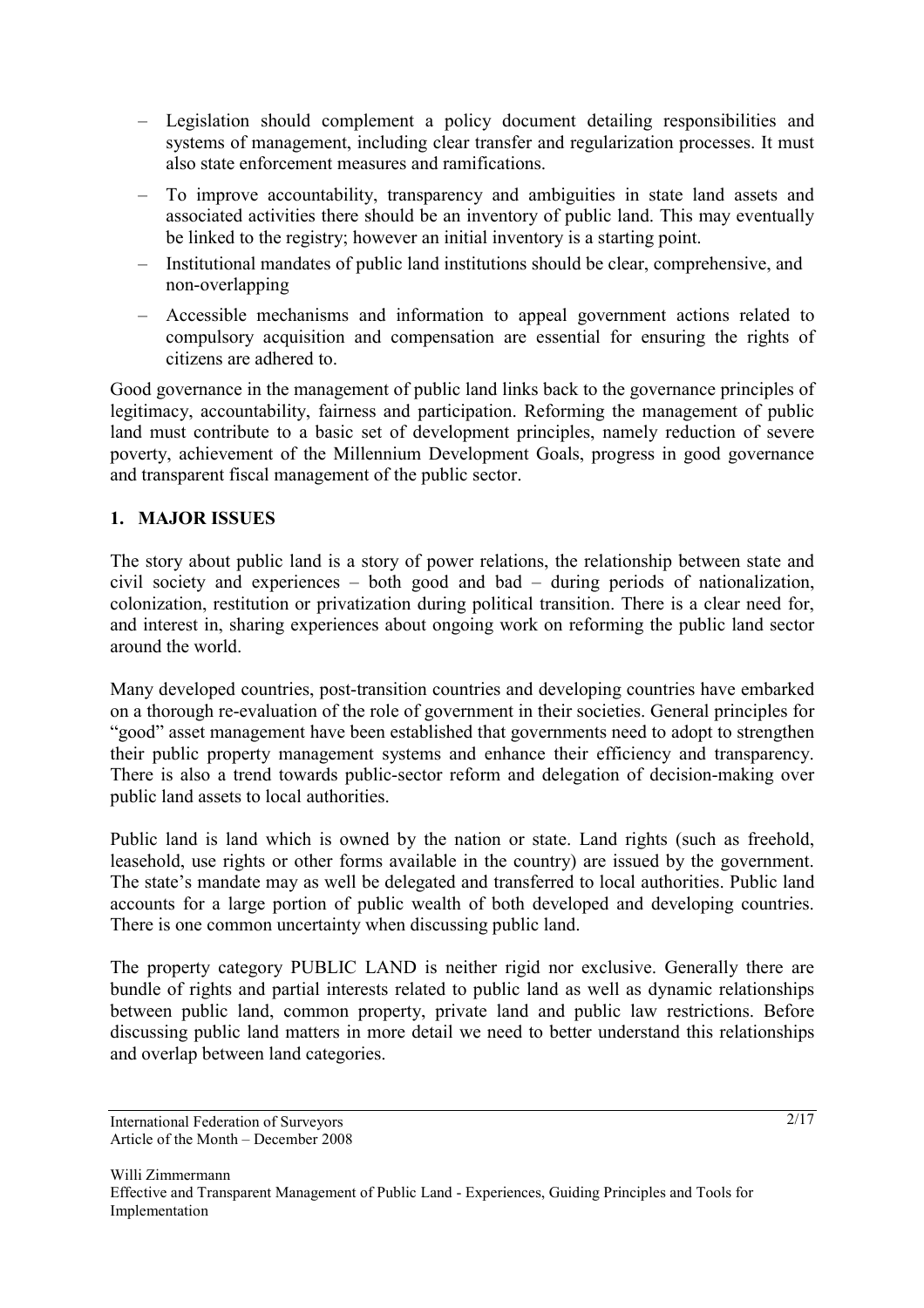| <b>Unbundling the</b><br>bundle of land<br>rights and partial<br><i>interests</i> | <b>Public property</b>                                                                                                                                                                                                                                                | <b>Common property</b><br>regimes                                                                                                                                                                            | <b>Private property</b>                                                                                                                                                                                                                                                                                                                                                                              |
|-----------------------------------------------------------------------------------|-----------------------------------------------------------------------------------------------------------------------------------------------------------------------------------------------------------------------------------------------------------------------|--------------------------------------------------------------------------------------------------------------------------------------------------------------------------------------------------------------|------------------------------------------------------------------------------------------------------------------------------------------------------------------------------------------------------------------------------------------------------------------------------------------------------------------------------------------------------------------------------------------------------|
| <b>Public law</b><br>restrictions and<br>rights                                   | Zoning and land use<br>control<br>Protection zones (water,<br>environmental, cultural<br>heritage)<br>Hazard zones<br>Recovery of public land<br>(restitution of land<br>grabs)<br>Anti-eviction rules<br>Public land registration<br>and/or public land<br>inventory | Group recognition<br>Zoning and land use<br>control<br>Protection zones (water,<br>environmental, cultural<br>heritage)<br>Hazard zones<br>Land registration of<br>common property                           | Pre-emption rights in favour of public<br>interest<br>Zoning restrictions<br>Protection areas (water, environmental,<br>coastal zone, cultural heritage)<br>Hazard zones<br>Minimal distance to forest boundary<br>and public infrastructure<br>Public right of way<br>Building regulations<br>Eminent domain<br>The vertical layer restrictions (air space<br>and underground)<br>Land registration |
| <b>Common property</b><br>rights                                                  | Long term common<br>property rights on<br>public land (customary,<br>indigenous land rights)<br>Lease rights<br>Temporal use rights<br>Restricted land use<br>rights (in natural<br>reserves and forest)                                                              | Fuzzy boundaries<br>between different<br>groups of right holders<br>based on seasonal<br>factors and cultural<br>tradition<br>Restricted access to<br>resource rights (water<br>wells or forest<br>products) | Temporal transhumant corridor<br>For example land use rights on private<br>property claimed only after harvest                                                                                                                                                                                                                                                                                       |
| Private law and<br>property<br>rights                                             | Leasing and contractual<br>arrangements<br>Land concessions<br>Private right of way<br>Adverse possession<br>Easement                                                                                                                                                 | Private land concession<br>on common property<br>Common property<br>share holder<br>arrangement on<br>extractive industry<br>concession                                                                      | Private right of way<br>Mortgage<br>Easement<br><b>Usufruct</b>                                                                                                                                                                                                                                                                                                                                      |

**Table 1**: The relationship between property categories. (unfinished table for discussion)

Public property assets are often mismanaged, and nearly all countries underutilize these resources. The power to allocate public land is of great economic and political importance in most countries, and it is a common focus of corrupt practices. Public land is often treated as a "free good", whereas "good" land in terms of location, use and service delivery is in fact scarce and valuable. Public land management is quite often flawed and contentious because it is dominated by a top-down process that encourages favours to special interests and promotes polarization to obtain such favours. As a consequence, public land rights are often transferred through rule of power processes (Box 1) and not a transparent market mechanism.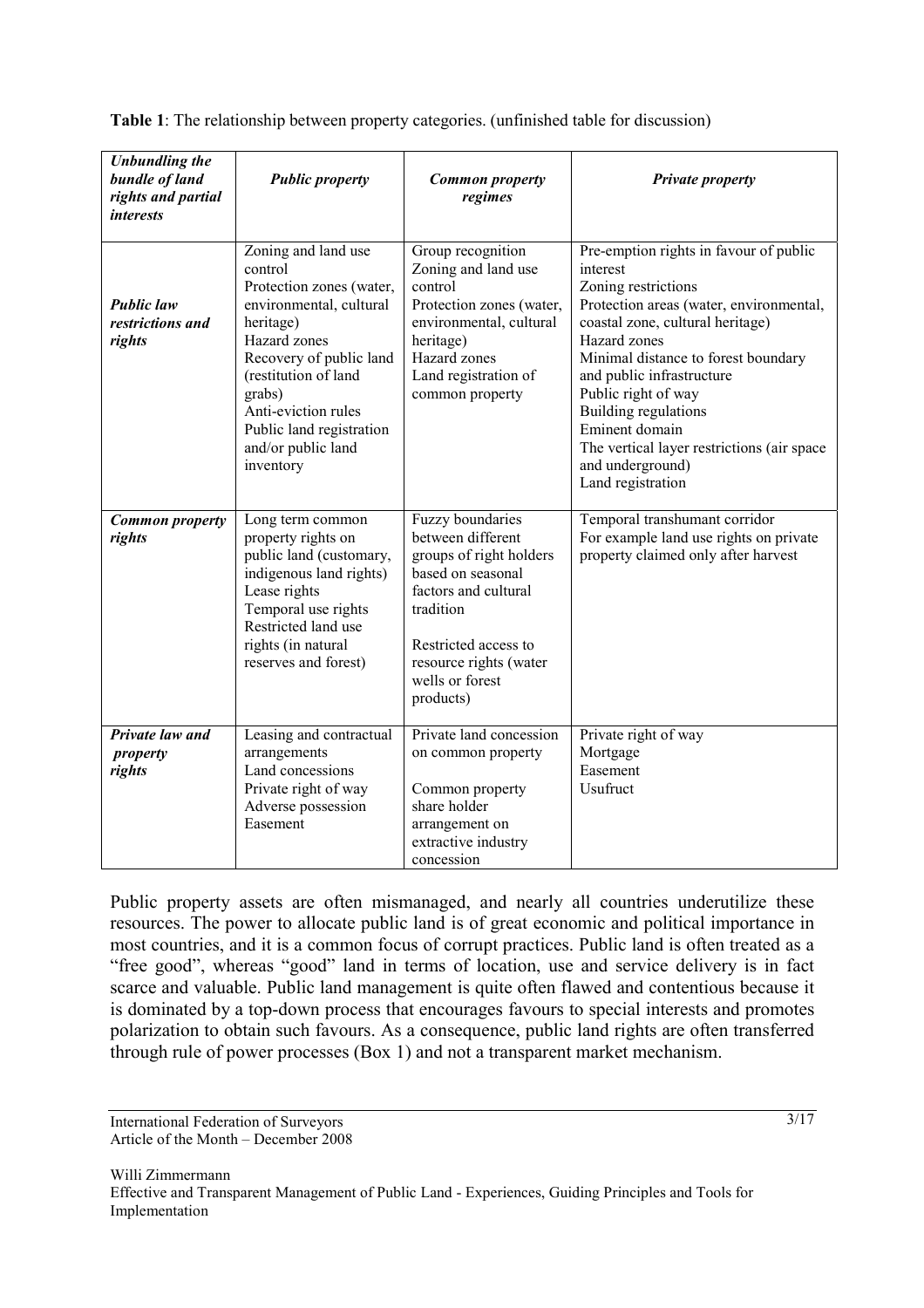In many countries, the state itself is the primary threat to secure land tenure arrangements related to public land.

Violation of good governance principles is most common in managing state property assets. Some big issues are unresolved in many countries, such as:

- the lack of policy orientation (fiscal policy and public land policy) compared with other sectors;
- the strong resistance to transparent procedures and independent audit in many countries because of vested interests of political leaders and officials at central level and in local government;
- power-related political interference in public land acquisition and public land allocation;
- the high incidence of state capture through land grabbing, illicit land swaps, and corrupted concession arrangements by powerful people;
- the low awareness of public property problems at all levels government institutions and international development organizations;
- the lack of information on what is where and where is what;
- the weak statistical information, reliability of information, and analysis on state property, e.g. transfers to local governments, state and municipal enterprises and trusts;
- the fragmented and inefficient institutional arrangements combined with the lack of clarity of role and functions of stakeholders at central and local government level.

By its nature, the whole history of public land management has been ad hoc and opportunistic. This is because decisions about its use are power-related rather than institutional. So far, the institutions of good governance have not matured to the point where they are capable of handling the vast amount of data needed to manage public land effectively. At present, we are conditioned by the consequences of the fact that this is what the government of the day in a particular society has at its disposal to use as an immediate tool for meeting some agreed-upon problem.

The possible impact of illicit misappropriation of state assets on development processes and poverty eradication is enormous. It has both direct and indirect negative impacts on development.

Weak governance in managing public property assets shows enormous consequences on all sectors – economic development, poverty alleviation, the environment, political legitimacy, peace and security, and development cooperation. It has both direct and indirect impacts on the security of common property rights, on access to land and on revenue generation for the state. It directly diverts public funds and assets away from the public sectors into the hands of the select few. Moreover, it directly undermines the public's trust in the ruling government and governance processes – a factor essential for good governance and lasting development reforms. Corruption and the looting of state assets at the top sends a negative signal to the other civil servants and can encourage a corrupt culture and unethical conduct throughout the civil service. Without a strong, competent and clean civil service, development reform is bound to fail.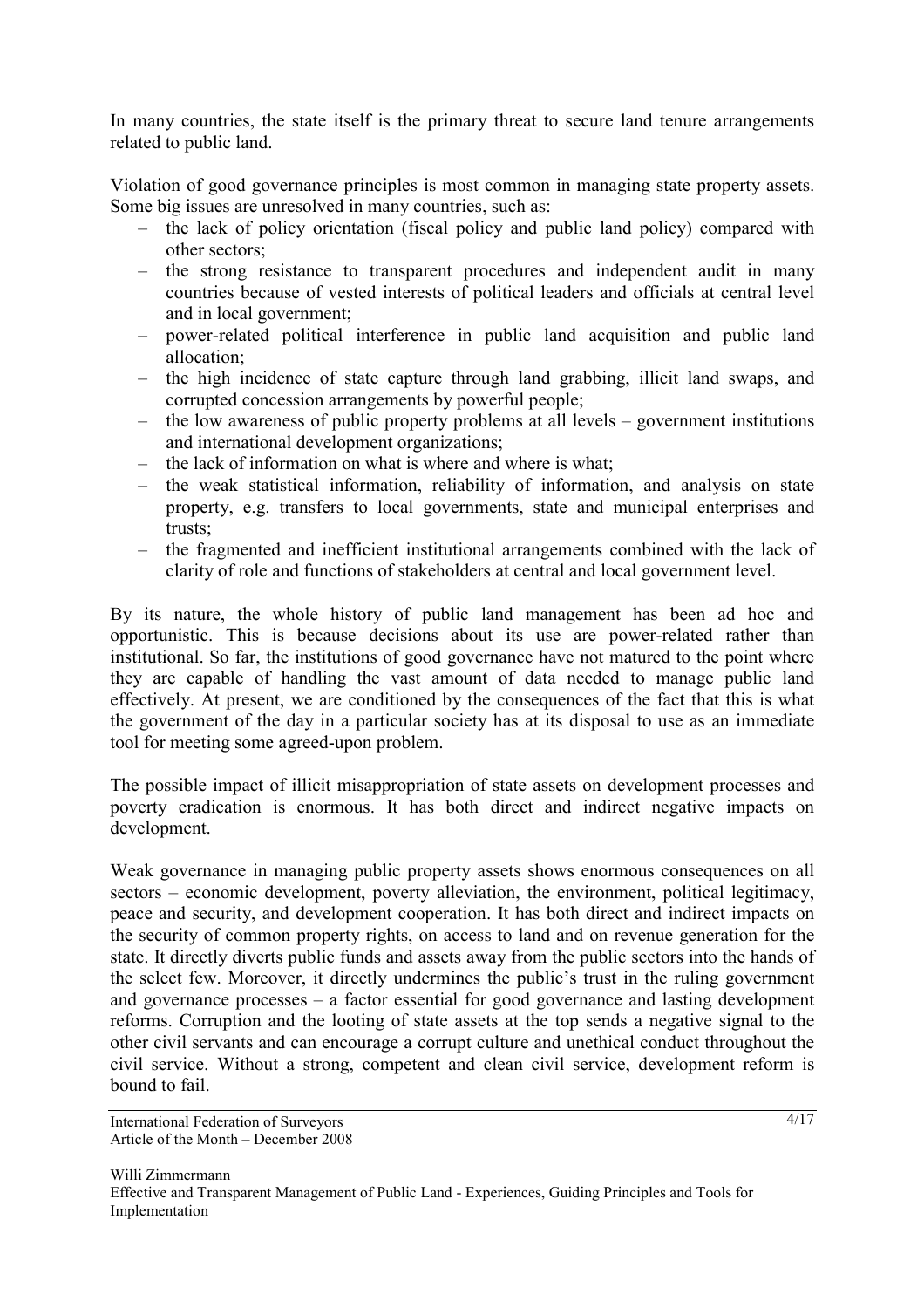#### Box 1

Political corruption and the looting of state property assets is a development issue

Political corruption in the form of accumulation or extraction occurs when government officials use and abuse their hold on power to extract from government assets, from government revenues, from the private sector, and from the economy at large. Political corruption takes place at the highest levels of the political system, and can thus be distinguished from administrative or bureaucratic corruption. Bureaucratic corruption takes place at the implementation end of politics, for example in government services such as land administration and the tax department. Political corruption takes place at the formulation end of politics, where decisions are made on the distribution of the nation's wealth and assets and on the rules of the game.

Extraction takes place mainly in the form of the looting of state assets, soliciting bribes in bidding processes for concessions, procurement, in privatization processes such as the disposal of state land and in taxation or negotiation of concession fees. Extracted resources (and public money) are used for power preservation and power extension purposes, usually taking the form of favouritism and patronage politics. It includes the politically motivated disposal of state property resources. By giving preferences to private companies for land concessions (agro-industry, forest and extractive industries), the perpetrators can obtain party and campaign funds, and by paying off the governmental institutions of checks and control they can stop investigations and state asset audits and gain judicial impunity.

Source: Adapted from Utstein Resource Center (www.u4.no).

### **2. GOOD PRACTICES**

Only a few countries have tackled explicitly and comprehensively the deficiencies of their public land management systems and only incomplete information are available on such reform processes. This makes the lessons learned from experience rather limited compared with reforming land administration systems, which many countries have embarked on with support from the international community (Table 2). Good practices for reforming public land management are designed to regulate the topics covered in the following sections.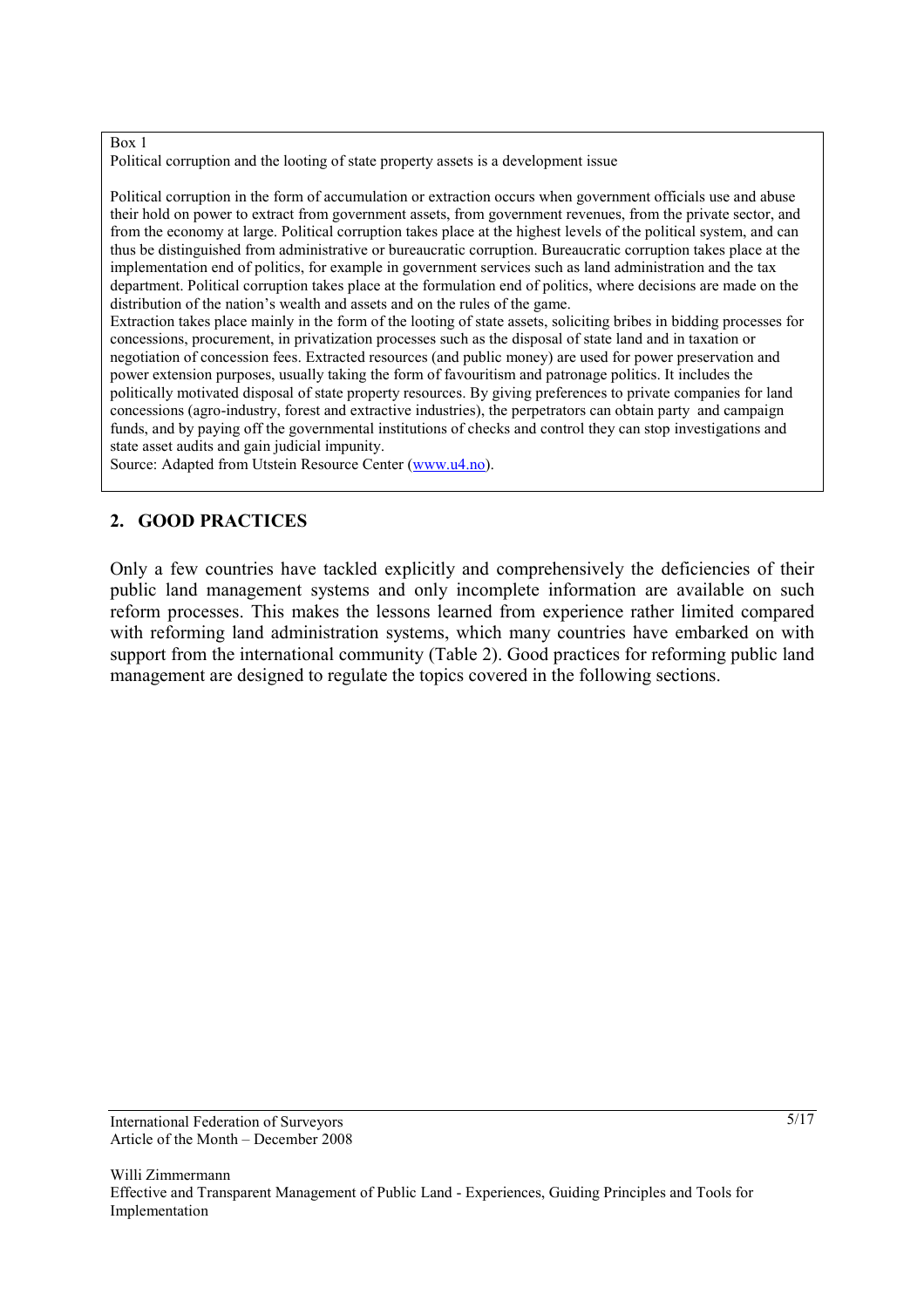# **Table 2** - Cross-Country Reform Comparisons

| Country cases in a learning environment                                                                                    | <b>Action and lesson learned</b>                                                                                                                                                                                                                                                                                                                                                                                                                                                                                                                                                                                                                                                                                           |
|----------------------------------------------------------------------------------------------------------------------------|----------------------------------------------------------------------------------------------------------------------------------------------------------------------------------------------------------------------------------------------------------------------------------------------------------------------------------------------------------------------------------------------------------------------------------------------------------------------------------------------------------------------------------------------------------------------------------------------------------------------------------------------------------------------------------------------------------------------------|
| Canada<br>Monitoring guide:<br>www.tbs-sct.gc.ca/common/us-nous e.asp<br>DRFP: www.tbs-sct.gc.ca/dfrp-rbif                 | Overall reform of the public sector. Consequently, transparent<br>public asset management is based on a comprehensive<br>accountability system and has been implemented at all levels.<br>Guiding principle is to acquire, manage, and retain real federal<br>property <i>only</i> to support the delivery of government programs<br>and in a manner that is consistent with the principle of<br>sustainable development. The design of the Directory of Real<br>Federal Property, DRFP, with its functionalities and standards<br>as well as the audit guide and the monitoring guide could serve<br>as good practice in other countries.                                                                                 |
| <b>Egypt</b><br>Draft Policy Note, World Bank, April 2006                                                                  | Reform of the public sector and reform of state land<br>management has been initiated during the last years and<br>valuable material has been developed with support of the World<br>Bank. There is broad support for the state land reform from<br>highest political level. Internal and external dialogue is a<br>strategic component of the learning process. Policy orientation<br>within a long time frame is defined before the legislation will be<br>amended. Several institutional and organizational scenarios with<br>the discussion on pro and contra are supporting the decision<br>making process. There are some difficulties in integrating<br>military's and security's interests.                        |
| <b>Cambodia</b><br>Multi-donor supported Land Management<br>and Administration Project<br><b>LMAP</b><br>project documents | Tackling of the huge overall state land problem in a post-<br>conflict and post-transition country by enabling legislation (incl.<br>by-laws in state land inventory and mapping, reform of<br>economic state land concessions, distribution of state land<br>(social concession), land policy formulation, country-wide<br>reform of the land sector, inter-institutional arrangements (land<br>policy board), delegation of power to provincial committees,<br>implementation and capacity building with international<br>support.<br>However; state land problems reflect power relation at the<br>highest level of the government. Tackling the problems goes far<br>beyond project measures.                          |
| <b>Central European Transition Countries</b><br>Urban Institute, 2006<br>Open Society Initiative, 2003                     | Political and professional debate on public sector reform around<br>political decentralization, re-assignment of public functions and<br>devolution of state-owned assets. All assets connected to<br>functions assigned to local government should be transferred.<br>Special issues are the legislative process, the scale, sequencing<br>and timing of the transfer of public land, the competencies of<br>local government for acquisition, management and disposal of<br>public land, the related rules for financial management of public<br>assets, introducing standardized accounting practices, new<br>forms of internal and external audit and transparency, and rules<br>for minimizing conflicts of interest. |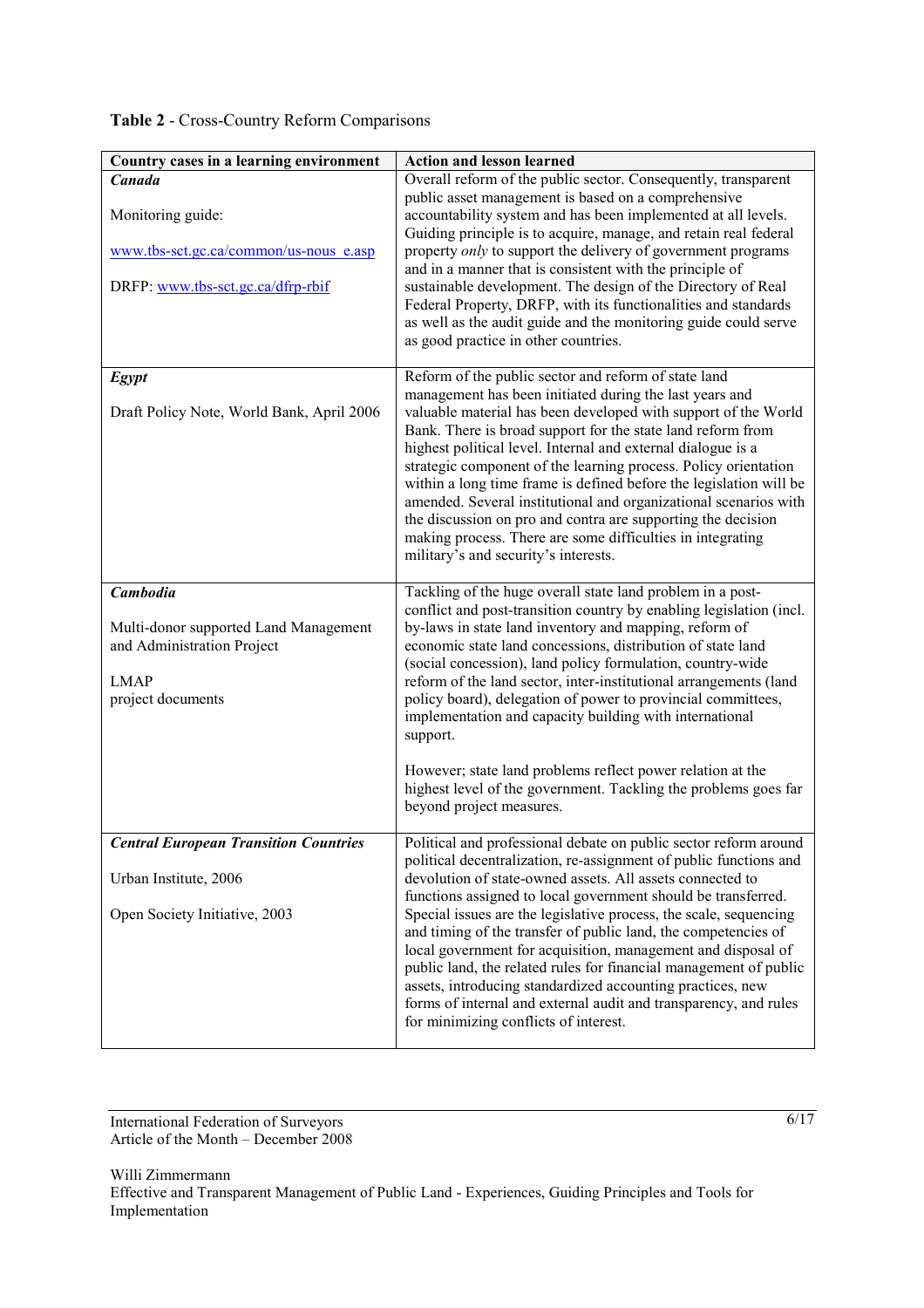## **3. PUBLIC LAND INVENTORY AND INFORMATION SYSTEM**

One central point has to be made. No accountability, transparency and effective management is possible without adequate knowledge about the qualities and quantities of public land, related legislation and regulations (where is what and what is where). Many governments share a common problem. They do not know where and how much public property they own and what rights are attached to it, where all of the existing information is located in a complex institutional environment, and how complete, accurate, reliable and relevant the information is for planning and decision-making. There is wide divergence in approaches and institutional arrangements for managing state land information. Some governments implement a central database and others opt for departmental or decentralized information systems. Ultimately, all public land should be properly registered. As an intermediate step and complementary management tool, there are good experiences with public land inventories. They contain all the information on public land for management purposes but do not replace the register.

In a first approach, compromises could be accepted in terms of survey accuracy but not in terms of regulatory content. Most countries have established some sort of land information system but, perhaps surprisingly, only very few are showing good examples and functionalities of information systems for the specific requirements of public land management (Treasury Board Canada 2000, KAMCO South Korea 2006). Comprehensive, easy-to-access and easy-to-use systems have been established in only a few countries.

### **4. PUBLIC LAND POLICY AND REGULATORY FRAMEWORK**

A public land policy provides fundamental directions. However, it has to be complemented by a law on public land management or a similar piece of legislation that should provide parameters as to what can and cannot be done with state land, and spell out the fundamental responsibilities of government and the necessary decision-making processes as well as setting general parameters for allocating public land. A guiding principle of the government in acquiring, managing and retaining public property is that it should only do so to support the delivery of government programmes and in a manner that is consistent with the principles of sustainable development, poverty reduction and good governance. Within this context, public property must be managed to the maximum long-term economic advantage of the government, to honour social and environmental objectives, to provide adequate facilities for users, and to respect other relevant government policies.

The essential policy goal is to set forth the criteria for deciding who is to benefit from how much of these resources, for how long and for which purposes. At the very least, the policy of public land management has to clarify:

- policy goals, especially state land policy for implementing ecological, social, economic and cultural goals;
- a clear commitment of the government and the outline of an action plan;
- a statement that the public land asset is held in trust for the people;
- principles for regularization of public land;
- how it will guarantee security of common property rights, indigenous land rights and resource rights on public land;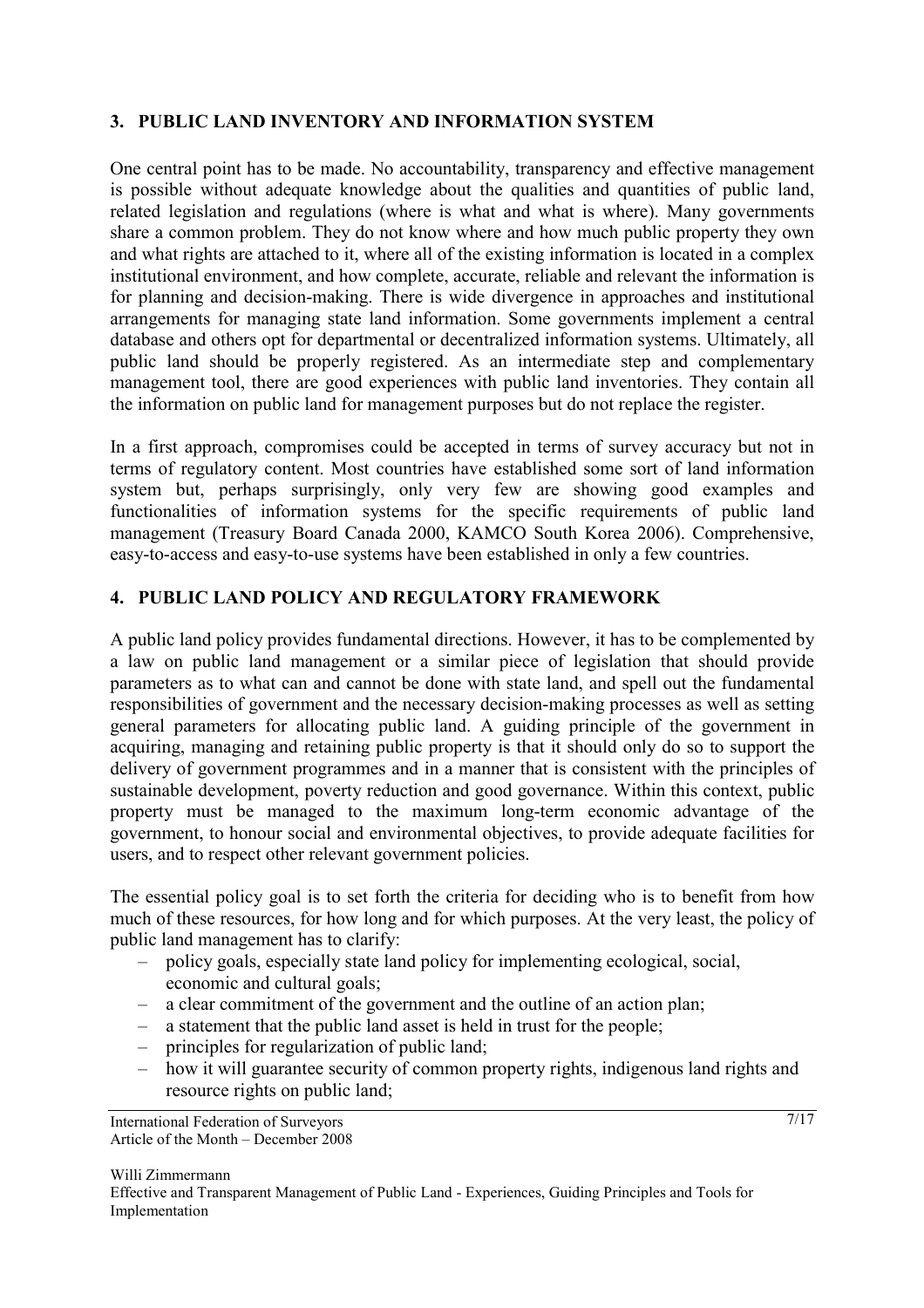- the framework for the institutional jurisdiction and public use by different authorities;
- devolution of public property to local government (if needed for its portfolio);
- the framework for special-purpose cooperation, public–private partnership, and land trust;
- transparent principles for the allocation of state land, and for what purposes;
- coherent rules and regulations for compulsory purchase
- principles of fiscal management, performance reporting and audit;
- accountability and transparency requirements for managing public land.

Reforming the management of public land must contribute to a basic set of development principles, namely reduction of severe poverty, the achievement of the Millennium Development Goals (MDGs), and progress in good governance and transparent fiscal management of the public sector. The development objectives of growth, poverty reduction and revenue generation need to be balanced and made compatible in designing the strategy for public land management. As in many countries there is still not much awareness and interest in properly managing public land, the question will always be who will define the development objectives and guide the policy development for public land.

Some good experiences have been made by nominating a high-level, inter-ministerial board such as a national land policy board or public land commission for overseeing the process. Examples are the Higher Committee for State Land Management (Egypt), the National Land Commission (Kenya), the Council for Land Policy (Cambodia) or the National Superintendent of State Property Peru (SBN 2000).

The basic regulatory framework on public property should focus on fundamentals to limit discretion and, thus, abuses. It should provide the principles and not very detailed rules or terms, which are better left to executive regulations or contracts.

Land law and public land law reform need fresh attention because much legal reform is often concerned with formalization of "informal" land rights in favour of the state (Bruce et al., 2006). For example, customary systems are not informal, but represent an alternative formality. A regulatory framework (land law, law on public land, by-laws or regulations) is required for the following critical public property areas, which often show weak governance realities:

- registration of public land and inventory;
- public land classification and reclassification;
- public land disposal and exchange;
- compulsory purchase, valuation of public land, and compensation;
- regularization of bundle of rights;
- resettlement;
- land concessions, leases and contracts;
- law enforcement and public land recovery (in cases of illicit allocation);
- audit and fiscal control.

Nevertheless, we do not need to wait for a comprehensive and complete regulatory framework for achieving better results towards improved public land governance. Most importantly, a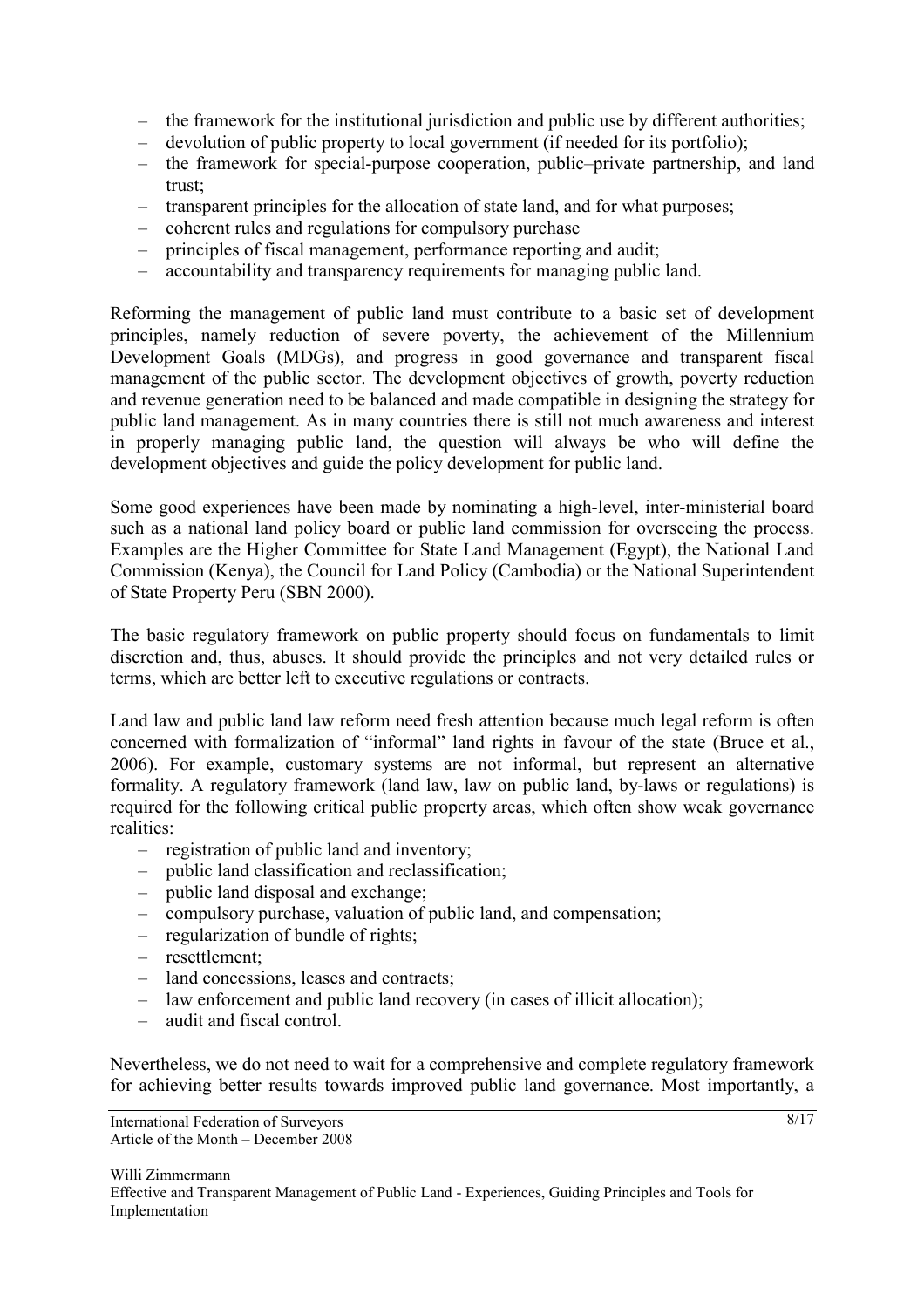public land inventory, an inter-institutional technical secretariat, and a board for overseeing the process combined with accountability and transparency are the ingredients for making a start. Law and legislation are just part of a process, not the end.

Regularization is an important good governance tool for avoiding land conflicts, human rights violations and eviction. In many countries, there is no straightforward inventory or registration process for public land visible for many reasons.

There are numerous cases of invasion, informal urban and rural settlements, appropriation of public rights of way, residual claims, and unclear overlapping or conflicting interest between communal properties and public land. Therefore, a process of regularization is recommended based on a participatory approach with transparent rules. Legal instruments vary from country to country. They include statutes, decrees (presidential, ministerial, federal, state or provincial, and municipal), ordinances and by-laws of local governments, regulations and government contracts. These various legal instruments define who has enforcement powers, and under which legal instruments. They also establish the legal basis for sanctions or charges as well as the penalty provisions, all of which are central to the enforcement system. However, which ones are involved in any given case are usually determined in a rather ad hoc way at best and in a self-interested way at worst. There are several important issues in the design and operation of a successful compliance and enforcement system. Enforcement involves a number of components (legislative groups, legal instruments, enforcement agencies and courts) that act independently, or are autonomously administered, yet must function together to be effective (for example Public Land Encroachment Committee Thailand, PLEC). There is also a relatively broad range of enforcement responsibilities involved in the administration and management of public lands and land resource utilization contracts. Compliance and the effectiveness of enforcement depend critically on the conditions and clarity of the legislation, on the strength and clarity of the commandments written into these laws, and on all four components working together.

Anticorruption strategies will have to consider whether to establish a separate institution such as an anti-corruption agency to deal exclusively with corruption problems, whether to modify or adapt existing institutions, or some combination of both. A number of legal, policy, resource and other factors should be considered in this regard. The United Nations Convention against Corruption requires the establishment of such agencies. Nevertheless, anticorruption commissions are problematic when political leaders are only responding to demands from international donors. In such countries, policy-makers can ignore domestic demands for reform and enact minimal reforms to satisfy external agents. This minimum may be nothing more than the establishment of an anticorruption commission, an office of the ombudsman, or an antifraud unit without enabling legislation, competent staff, or a budget.

### **5. DEVOLUTION OF PUBLIC LAND**

Decentralization reforms are one of the fundamental components of public-sector reform and democratic development. In many countries in transition, property devolution was simultaneously implemented with the dismantling of the socialist ownership model in the context of privatization and restitution. Devolution of public property was and still is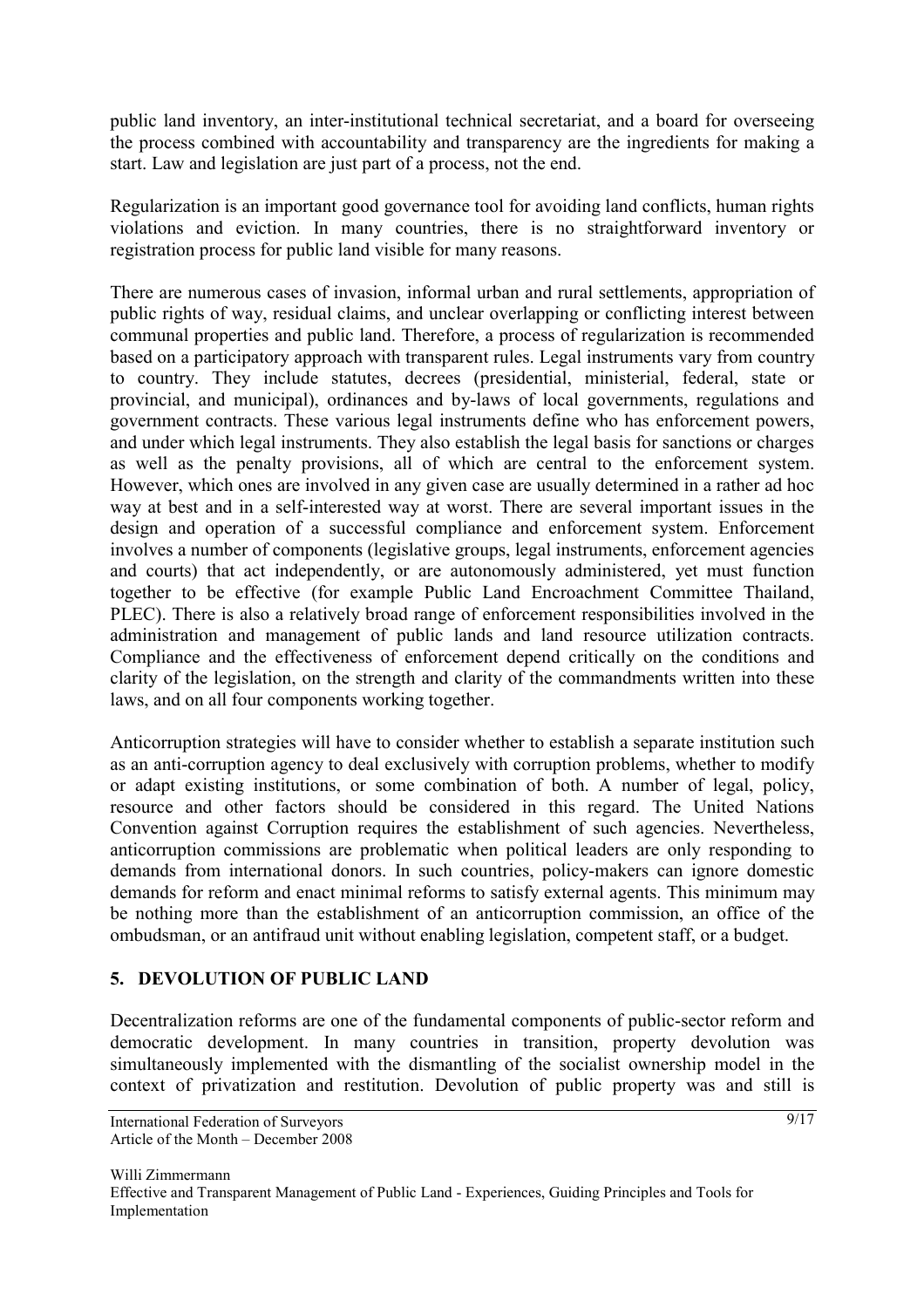discussed extensively during the political reform process, and arguments are exchanged for and against property devolution. (Open Society Initiative, 2003) There can be no real local autonomy without a sound economic base. Significant own resources are required for fiscal decentralization, and public land can be an important source of municipal revenue. The most common arguments against devolution were the risk of inefficient management of public land and the lack of capacities. Useful experiences for countries still facing the reform process have been made during the last two decades. (see Republic of Albania 2001, law on the transfer of state public immovable property to local government units). The challenge of governance and accountability at local government level is big and similar to the challenge at central government level. Basic principles and clear rules must be defined and enforced for avoiding weak governance and corruption in managing public land at local level. At localgovernment level, special attention must be given to the sometimes non-transparent and nonaccountable behaviour of local leaders. Examples can be: corrupt practices of land disposal and land conversion (less than market value and favouritism); misusing the instrument of compulsory land acquisition for undercover purposes; the shift of public ownership to municipal enterprises (where surplus public land and the revenues could disappear in a nontransparent system); and manipulating zoning combined with land conversion for private gain.

### **6. PUBLIC LAND AND THE COMMONS**

Common property regimes are management systems where resources are accessible to a group of rights holders who have the power to alienate the product of the resource but not the resource itself. Common property can be legally owned by the state, a community or an organization. Within this legal framework, a group of traditional rights holders manages the resource exclusively to preserve and enhance its long-term productive capacity for the benefit of all current and future members of the group. All members share reciprocal rights and duties that can only be amended by collectively binding decisions. It is particularly useful to look at which users have rights of access, withdrawal, exclusion, management and alienation, and for what uses. Access and withdrawal are considered use rights, while management, exclusion and alienation are rights of control over the resource. "Ownership" is often conceived as holding the full bundle of rights. From this listing of the bundle of rights, it is already apparent that state common property is much more complex than simple ownership. The concept of land resources being divided into mutually exclusive "properties" is gradually giving way to one of being a mutually inclusive set of "partial" interests. Much of the innovation is a result of the continuing evolution in managing scarce resources, natural and human-made. It would be much more resource efficient if a number of individuals and/or enterprises could discover non-competing uses of the same resource base. Yet all too often government agencies fail to recognize community-based land and resource rights on state land. There has been the steady appropriation of many of the most valuable local common properties by the state and their re-designation as state or public lands. This has been undertaken on the assumption that the state is the only proper guardian of such properties and the rightful primary beneficiary of their values, and often on an assumption that these same properties are in any event weakly tenured at best. Even in countries where public land is registered, there is generally no registration of partial interest and recognition of the bundle of rights. The regulatory framework must provide a clear legal base for the registration of partial interest over space and time and the recognition of the group. Co-management models (e.g.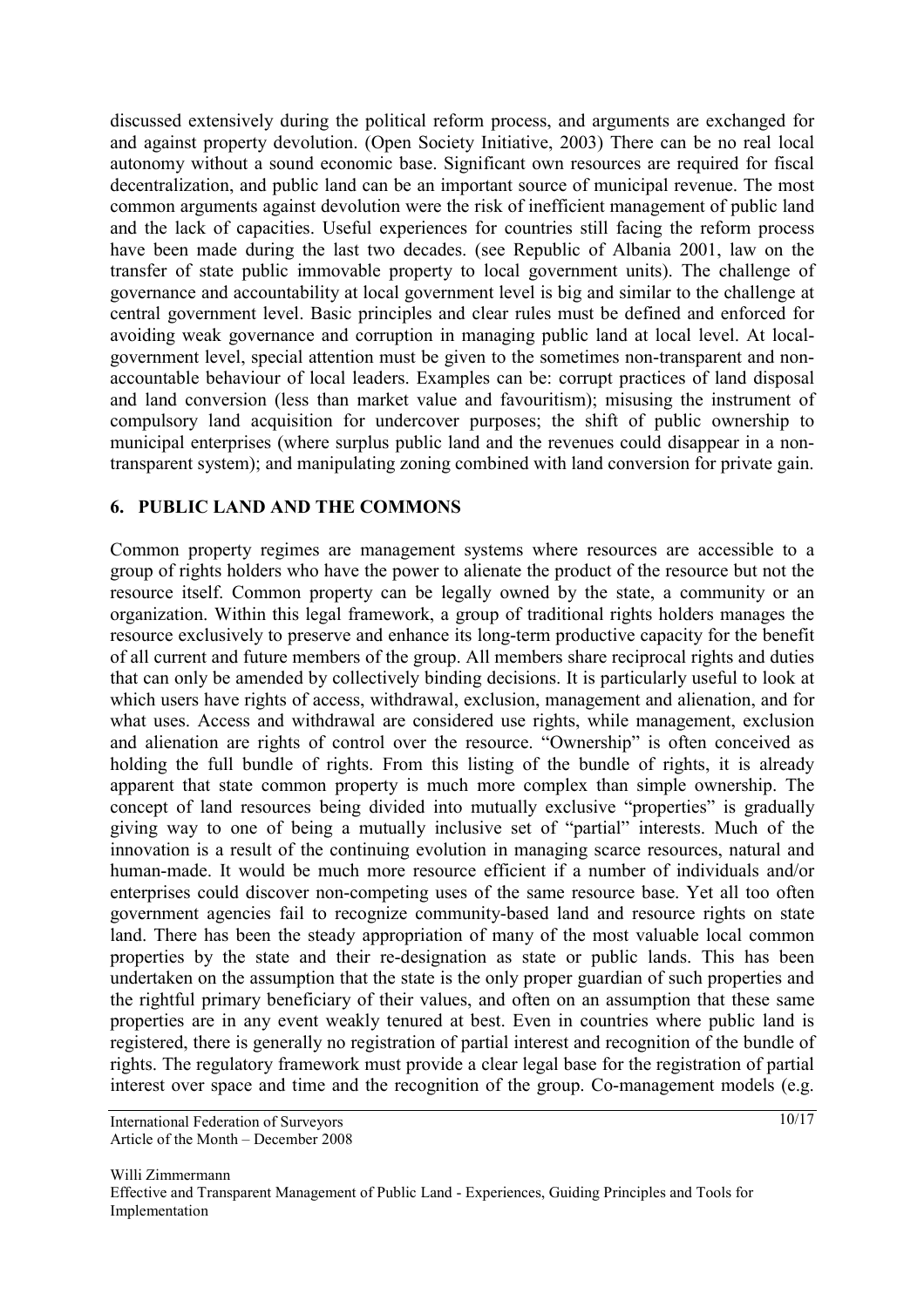through participatory land-use planning) for clearly defining the role of the state and the role of the local group in managing the public land resource on the ground should complement the regulatory framework.

# **7. INTEGRATED LAND USE MANAGEMENT**

The major objective of land management is matching the land rights with land-use rights and land-use options for achieving sustainable development objectives. International agreements are affecting national legal systems, and national and local land-use systems are paying attention to the urgings of international declarations and conventions.

In the context of managing public property it is clear that the legal status and classification of public property, present land use and the desired (best) land use options are interlinked and should not be dealt with separately in policy discussions or in the operation and delivery of public property. Integrated land-use management and public land management are closely connected and should be seen as complementary objectives in order to provide win–win development options. There is generally a lack of knowledge and awareness of this broader implication in rural as well as in urban land management. Examples of the linkage between legal status and land use are:

- regularization of informal settlements on public land for supporting upgrading programmes;
- providing public land for housing the poor and for rural landless;
- facilitating exchange of public land (land swap) for development or conservation purposes;
- guiding acquisition and disposal of public land for achieving broader development objectives;
- land readjustment combined with public land banking and for rural and urban development;
- land exchange for facilitating zoning and land-use regulation;
- co-management models (state and local communities) and participatory land-use planning for securing resource rights in time and space.

### **8. COMPULSARY PURCHASE**

Compulsory purchase is one of the most extreme forms of Government intervention. Debates about its application can therefore serve as a prism for viewing deep changes of society and governance. There are current signs of crisis in several countries that stem from a growing disparity between law and practice.

There are significant legal differences across countries, especially between Statutory and Constitutional Law countries. In most countries, statutory law is the major determinant of expropriation powers and compensation principles. In addition, some countries grant property rights for constitutional protection. Europe has a "meta-constitution" in European Convention on Human Rights, 1953 with Protocol 1 protecting property rights. Nevertheless, differences in constitutional protection matter much less than legal scholars assume.

International Federation of Surveyors Article of the Month – December 2008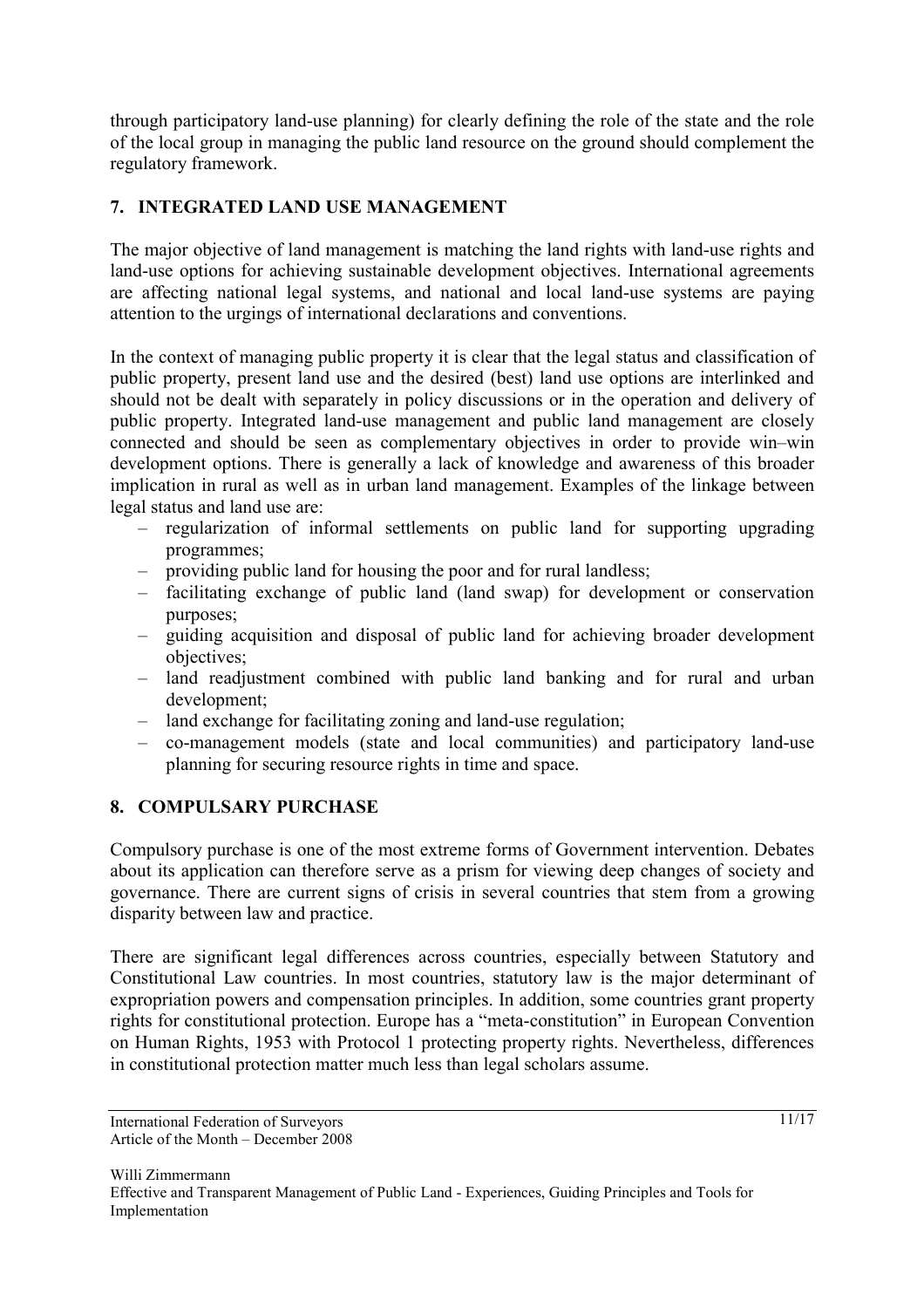Compulsory purchase is articulated in almost every nation's constitution, either specifically or broadly. Most countries supplement the constitutional basis for the power with additional laws and regulations that explain exactly how the power may be used through public law or administrative law. The commonly accepted purposes for applying compulsory land purchase are the "public good" or "public interest." Other obvious goals" allow for some legal flexibility in the use of the power in some countries such as redistributive land reform and compulsory land acquisition for private development. Usually the national government has the special mandate to use the power of compulsory purchase. In some countries, local government (provinces, states, districts, counties and municipalities) can also use the power, as well as parastatal organizations supplying necessary utilities. A variety of bodies within one country may have the power to undertake compulsory purchase processes, each with their own regulatory guidelines.

If all of these regulations are not synched up, and a coherent national policy is not created by a central oversight body, numerous situations of injustice and insecurities might occur. The dimensions for determining the "public purpose (public interest)" in land-expropriation law and policy should be determined by (1) land use type (urban or rural function), Operator type (state parastatal, private), (3) Public beneficiary, (4) Plan-based specificity (requirements for approval, (5) Permitted time range for implementation

Most discussions of public purpose pertain only to the initial use. The issue of "public purpose" is heightened when questions are posed over time:

- The permitted time frame for implementing the public purpose
- Rules about what should happen if the public purpose is not implemented Rules about change of from the initial public purpose into a new public purpose after the first is no longer needed
- Rules about change from the initial public purpose to a non-public purpose

A central component of compulsory acquisition and compensation process is the right to contest the loss of one's property. Appeals provide necessary oversight, a crucial check on state power. Supervision by a reviewing body can stop corruption, correct error, and insure that justice is done.

Appeals about the purpose can include the reason underlying the appeal or may concern a person's conviction that their parcel does not need to be acquired for the project. Appeals about the process may be about corruption, improper timing, processing of claims, negotiation procedures, delay in payments, etc. Because these claims often have to do with bad faith or incorrect actions on the part of the acquiring authority, a separate complaints process might be established for immediate, expedited review separate form substantive claims. Appeals about compensation are by far the most prevalent, and may best be dealt with through alternative review mechanisms. People whose land is being acquired by the state should be given help to understand every aspect of the process. They may need assistance contesting the decisions and actions of the acquiring agency, getting second opinions on the value of their land, and ensuring that compensation is paid. Legislation should address the imbalance of power by providing mechanisms to assist people to become better advocates for themselves.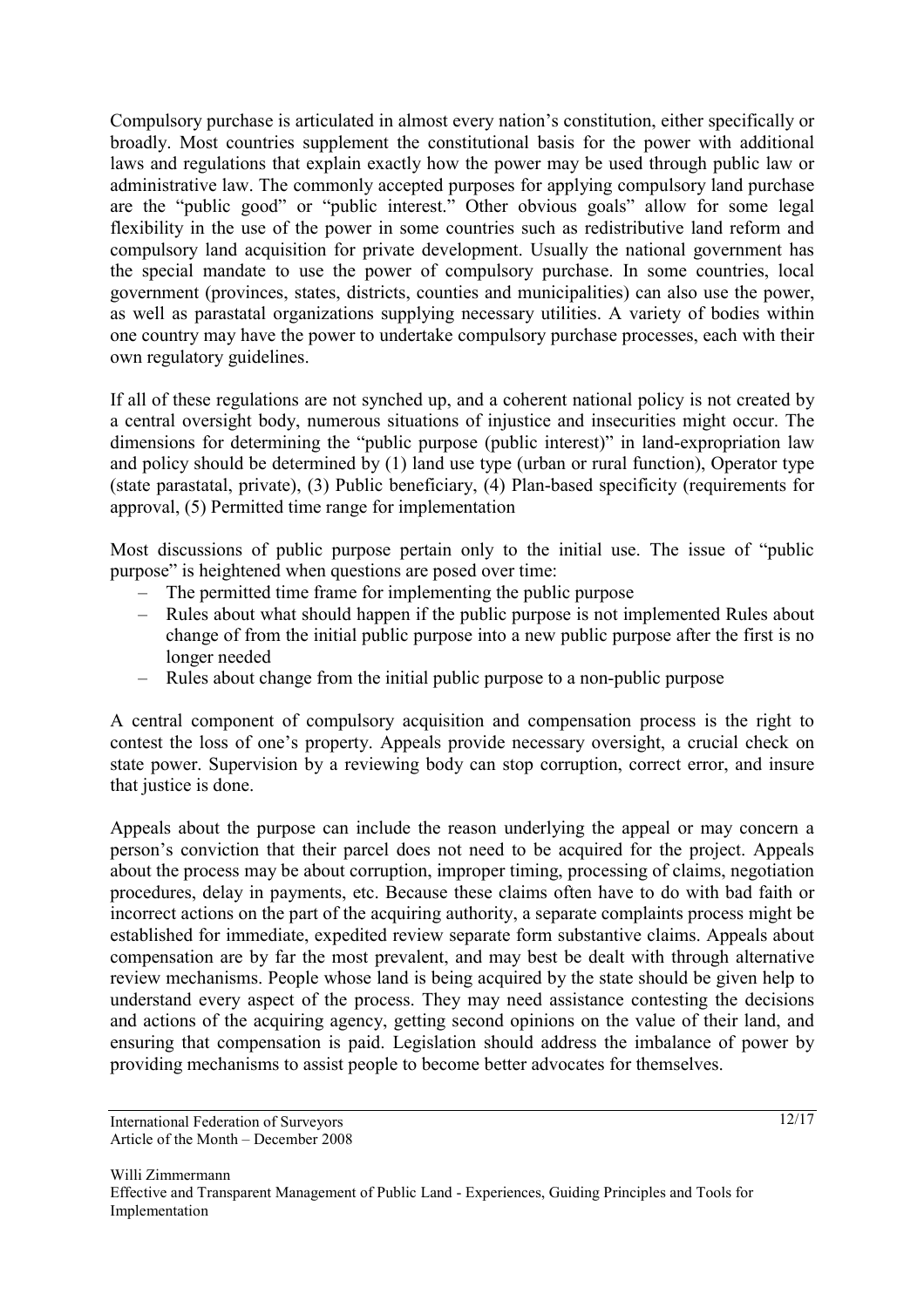Case Study Ethiopia: Some Major findings

Authorizing Act: Proclamation 455/2005 for Federal & 9 semi-autonomous Provincial Governments

- but no Federal Regulations nor State Directives  $\&$  Guidelines for implementation had been developed
- Large number of expropriations, 'Public Purpose' is widely applied, including for private commercial purposes (as per Proc 455)
- No right of appeal against the 'purpose' of the expropriation, farmers have right of appeal (against compensation) to regular courts, but evidence of courts having little knowledge of the law (455) and giving inconsistent decisions
- Township/Urban Expansion represents a large proportion of expropriation cases
- Availability of suitable land for substitution / resettlement is severely limited and generally of poorer quality, therefore cash compensation is payable in most cases
- Compensation payments were often delayed or received after eviction
- Farmers have little knowledge of their rights
- No compensation paid for 'communal' land
- No compensation paid for indigenous trees or land not 'worked
- Farmers without 'holding certificates' have received less compensation
- Assessment of compensation was by (unskilled) committees due to lack of capacity
- Evictees were rarely represented
- Acquiring Authorities often had insufficient finances, delayed payments, non-payments, manipulating formulae to meet budgets, and instances of money raising events (deductions from employees wages)
- Compensation payments too little to sustain life after eviction, or poorly invested (empirical evidence shows
- 57% increase in poverty levels following expropriation

Source: Andrew Hilton FRICS, FIG Seminar on compulsory purchase and compensation, Helsinki September 2007

### **9. ACCOUNTABILITY AND TRANSPARENCY**

Good governance and anticorruption measures in public land management can take a variety of forms, and their adequacy will depend on the prevalence of the respective types of corruption and on the political and institutional environment of the country in question. As an entry point for assessing and discussing the current state of the art of public land governance in any country, one could best check the Governance Research Indicator Country Snapshot (GRICS) rule of law dimension (WBI, 2005). The rule of law dimension reflects the power relations in a country and is directly related to the quality of managing public assets. This is particularly important where political corruption occurs, where institutional and enforcement capacity is likely to be weak, and where, consequently, the timing, sequencing and design of reform are crucial to ensuring the feasibility and sustainability of the reform process. There is the need to curb high levels of administrative discretion, which, coupled with a lack of clear rules and regulations, are conducive to the persistence or facilitation of phenomena such as land capture, the corrupt allocation and management of public land, and land allocation more generally. Most of the causes and conditions contributing to weak governance and corruption in these areas are best and most sustainably addressed by comprehensive institutional reform and capacity building and concern performance evaluation, regular auditing and reporting, service orientation, budgeting and access to information, and the nomination of an interinstitutional oversight board. Especially in countries with political corruption, the design and

International Federation of Surveyors Article of the Month – December 2008 13/17

Willi Zimmermann Effective and Transparent Management of Public Land - Experiences, Guiding Principles and Tools for Implementation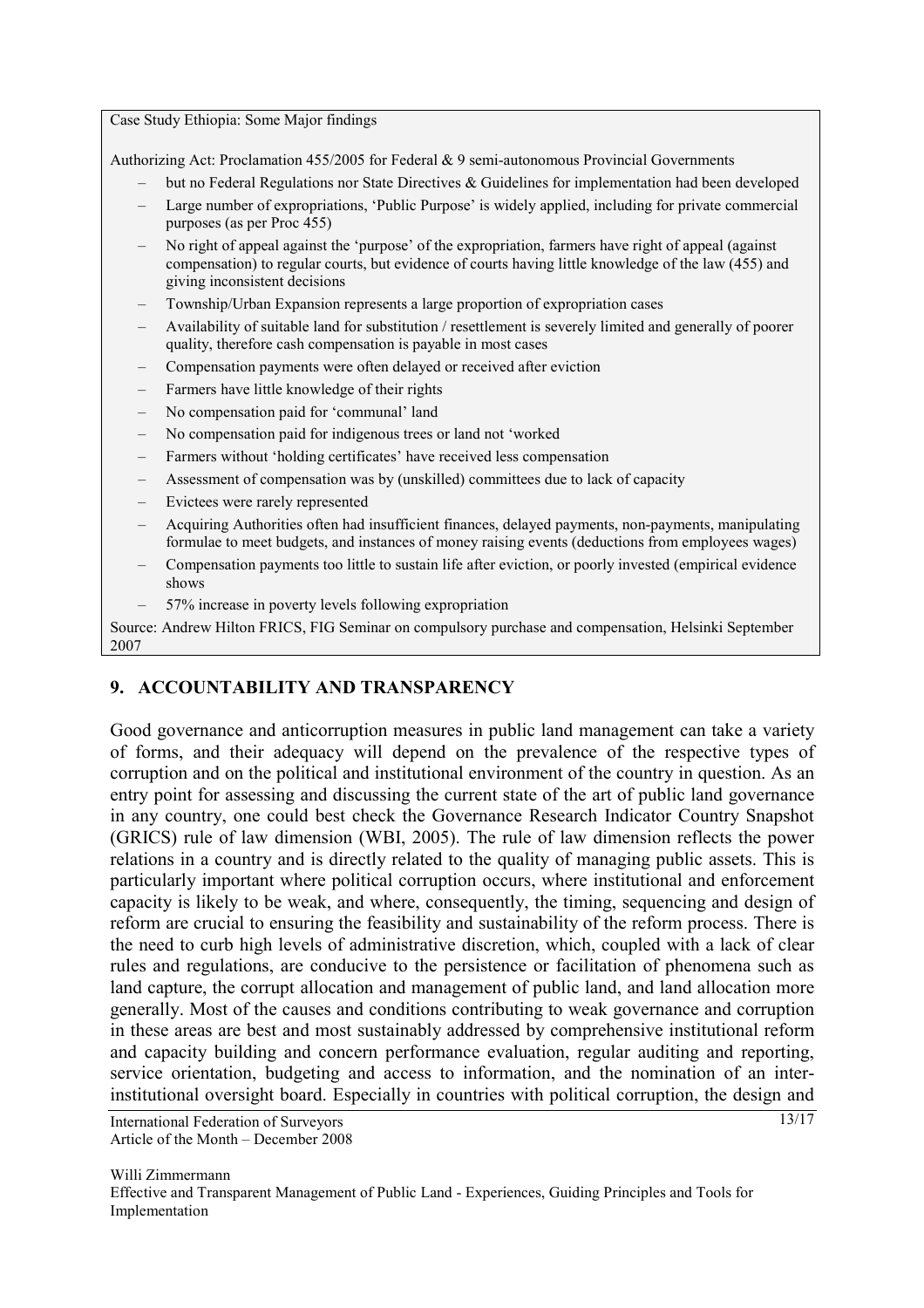implementation of good governance and anticorruption strategies is a politically sensitive issue, with powerful interests standing to lose out in the process and with results manifesting themselves in the medium to long term, rather than in the short term.

Some "new public management" (NPM) countries such as New Zealand, Canada and others have established legal and operational requirements for easy-to-access performance and accountability reporting on state assets, including public land. However, there is also good reason why countries in political reform processes should be careful in adapting NPM. It could lead to the fragmenting of an already weakly integrated state and/or accelerate the waste of public goods.

# **10. CONCLUSIONS AND RECOMMENDATIONS**

Even advanced economies have generally managed their public land assets very poorly in the past, and many countries are only now launching reform efforts and improvements. This new interest is mainly driven by public-sector reform and fiscal reform in some countries, or devolution of state assets from central to local government or the challenge of governance and accountability in other countries. There are numerous good practices, but such experiences are scattered, not systematically analysed, and not easily accessible or properly documented. There is an enormous need and interest not only for sharing experiences about work in progress in all countries but also for tailored capacity-building opportunities in the effective management of public land. Public land will continue to take on greater social and economic significance. In doing so, the related institutional, legal and operational arrangements that should secure multiple interests in specific parcels will take on additional political importance. We have not yet scratched the surface on crafting new institutional arrangements pertinent to land in this broader sense (Bromley).

Reforming the management of public land must contribute to deliberate policy and development principles, namely the reduction of severe poverty, the achievement of the MDGs, and progress in good governance and transparent fiscal management of the public sector. The development objectives of growth, poverty reduction and revenue generation need to be balanced and made compatible in designing the strategy for public land management.

The following steps highlight and summarize the major points made towards reforming the management of public land:

- 1. Create awareness and recognition at the highest level in central and local government, development institutions and civil society: What could be the driving force for reforming public land management? (For example, public sector reform, MDGs, poverty reduction strategy papers, governance reform, and social justice.)
- 2. Develop a good deliberate policy around how governments should intervene in public land management and land markets: Governance checks could be good starting points for understanding the scope of problems to be solved and discussion of principles and options on managing public land.
- 3. Develop and reform the regulatory framework: Reviewing, complementing and making the legal framework coherent, providing mechanisms for enforcement and for the right to access information.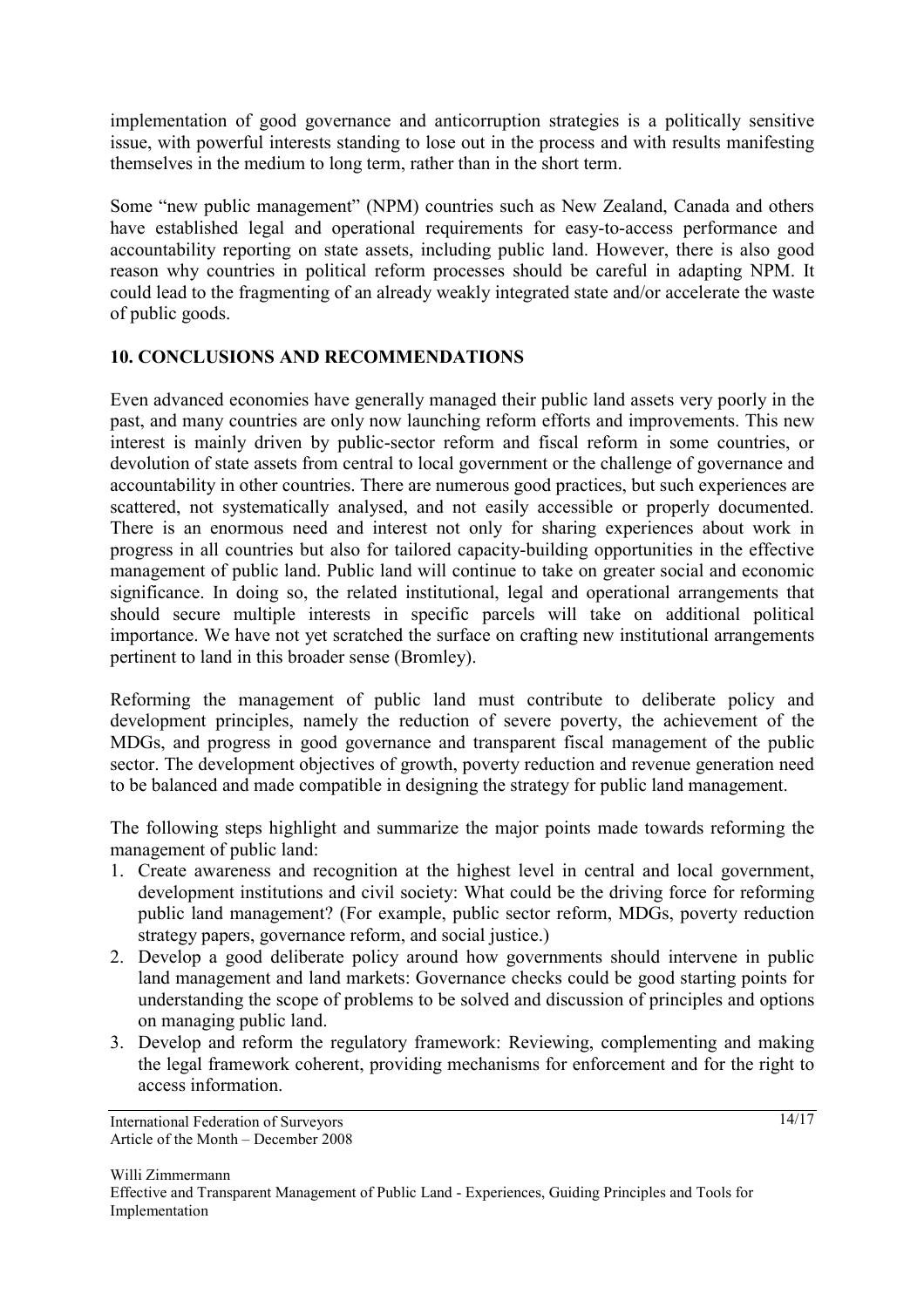- 4. Develop and apply a comprehensive accountability chain: Performance benchmarks, fiscal control, internal and external public land audit, conflict of interest rules, and interacting with anticorruption framework of the government.
- 5. Develop transparent fiscal management procedures: Valuation of public land and accounting (eventually accrual accounting), revenue transparency, and reporting. Adapt the IMF guide on resource revenue transparency to management of state land resources (IMF 2005)
- 6. Develop alternative institutional and organizational scenarios for the acquisition, management and disposal of public land: Broad discussion of pros and cons for centralized, decentralized, mixed custodian models or special purpose state cooperation.
- 7. Nominate high-level body for overseeing the decision-making process and for control: For example, inter-ministerial public land board with trustee function of the government.
- 8. Develop the regulations, technical tools and standards for the registration of public land (and associated land rights) and land inventory and develop a manual for practical implementation
- 9. Design and implement a capacity building strategy and specific training modules for professionals involved in managing public property.
- 10. Mobilize complementary governance support: General Auditor, Judiciary and / or Anticorruption Agencies. Land Administration professionals must be protected from power pressure and vested interest groups in government.

The role of the international community is first of all to be aware of the importance of public land asset for development. There is a need to integrate public-land matters much better in the formulation of land policies, public-sector reform and fiscal reform initiatives as well as in public-good policies.

There is certainly a need for more research on dealing with the recognition and registration of bundle of rights on public land, on global analysis and on innovative institutional models for the acquisition; management and disposal, for example, special-purpose agencies or public– private partnership models. There is a need to develop a compendium of state land laws and regulations and a sourcebook on adaptive strategies and operational models. Specific training modules for effective management of public land should be designed and offered by the international community, and curricula on land administration should be updated. Global statistical information, indicators and analysis on public land at central-government and localgovernment levels is extremely weak compared with other relevant indicators on sustainable development. Creating a global learning network for exchanging information and developing a knowledge base for effective public land governance would certainly contribute to sustainable land management.

Effective and transparent management of public land is a critical aspect of land governance, respecting human rights, rule of law, poverty reduction strategies and revenue generation.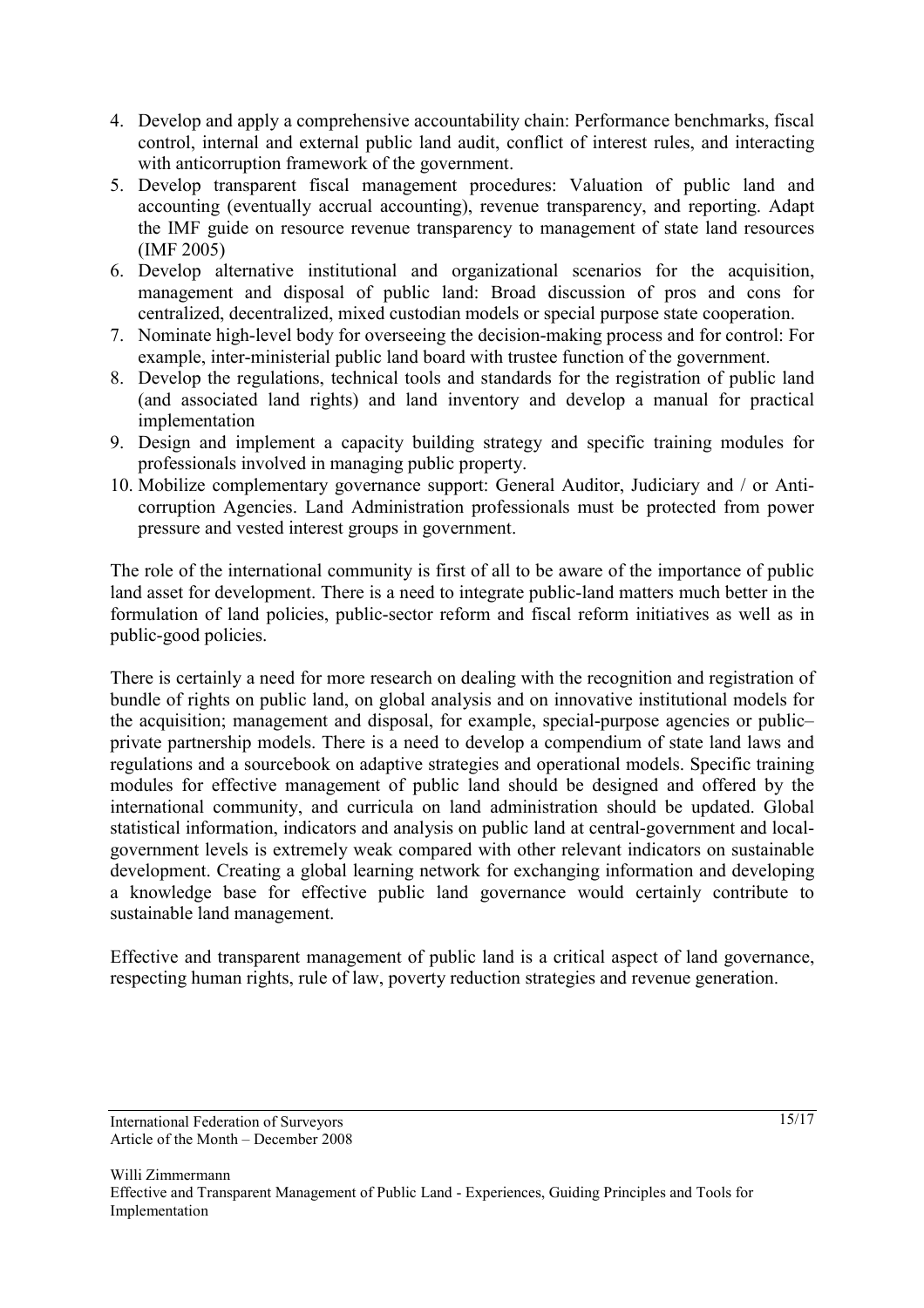### **REFERENCES**

Bromley, D. 2007, Land and economic development: new institutional arrangements for the 21st century. Cambridge, USA, Lincoln Institute of Land Policy. (also available at www.lincolninst.edu).

Bruce, J.W., Giovarelli, R., Rolfes Jr, R., Bledsoe, D. & Mitchell, R. eds. 2006. Land law reform, achieving development policy objectives. Washington, DC, World Bank.

Centre on Housing Rights and Evictions (COHRE). 2006. Global survey on forced evictions, violation of human rights. Geneva, Switzerland. (also available at www.cohre.org).

FAO 2007, Good governance in land tenure and land administration, land tenure studies no. 9, Rome http://www.fao.org/nr/lten/abst/lten\_071101\_en.htm

FAO bulletin land reform 2007/2, articles on good governance in land tenure and state land management, including case studies, Rome ftp://ftp.fao.org/docrep/fao/010/a1423t/a1423t.pdf

FAO/FIG/CNG International Seminar on State and Public Sector Land Management 9-10 September 2008, Verona, Italy, www.fig.net/commission7/verona\_fao\_2008/proceedings.htm

IMF 2005, Guide on resource revenue1 transparency, implementing the Code of Good Practices on Fiscal Transparency http://www.imf.org/external/np/pp/2007/eng/051507c.pdf

IUCN 2007, Compendium of Land Use Laws for Sustainable Development

Korea Asset Management Cooperation KAMCO 2006, Principle of State Land Management, Second edition, Seoul, South Korea.

Open Society Initiative. 2003. Transfer of public property to local governments in central Europe (available at www.lgi.osihu). http://www.mftf.org/resources/index.cfm?fuseaction=siteDetail&ID=188

The Urban Institute 2006, Managing Government Property Asset, International experiences, Washington DC

Treasury Board Canada. 2000. Property management framework policy (available at www.tbss-ct.gc.ca). http://www.tbs-sct.gc.ca/pubs\_pol/dcgpubs/RealProperty/mfp-eng.asp

World Bank Institute (WBI). 2005. Governance, Research Indicator Country Snapshot (available at http://info.worldbank.org). http://info.worldbank.org/governance/wgi/index.asp

Zimmermann, W. 2006, Challenges of effective state land management, Land policies and legal empowerment of the poor, workshop document, World Bank Washington DC

 $16/17$ 

International Federation of Surveyors Article of the Month – December 2008